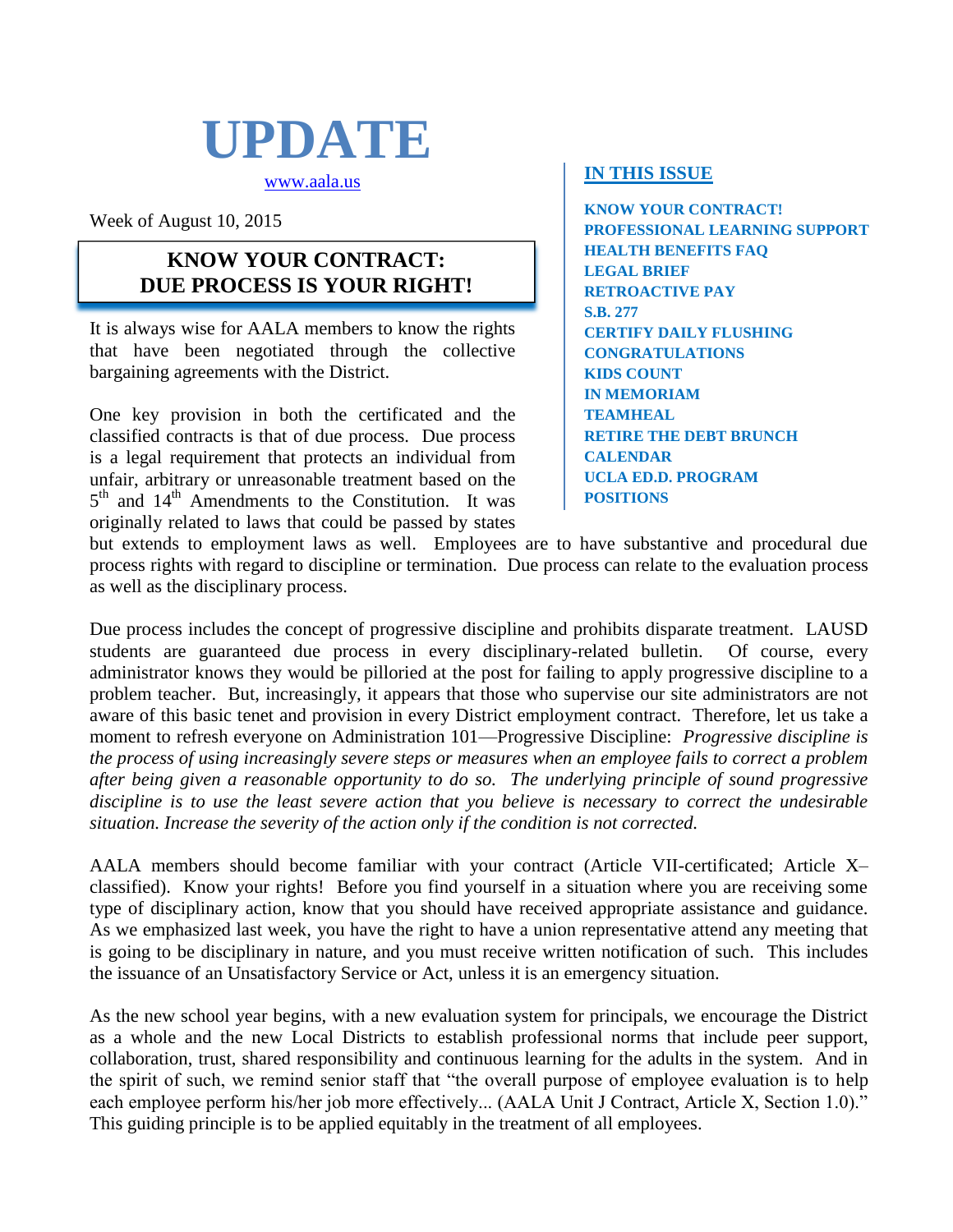### **PROFESSIONAL LEARNING & LEADERSHIP DEVELOPMENT ADMINISTRATIVE SUPPORT TEAM WITH MYPLN EDUCATOR DEVELOPMENT & SUPPORT: SCHOOL LEADERS (EDSSL) EDUCATOR DEVELOPMENT & SUPPORT: TEACHERS (EDST)**

*We thank Ileana Davalos, Director, Professional Learning Leadership Development Branch, for providing this information.*

The flowchart below shows principals and directors how to immediately access support for matters related to school leaders and the teacher evaluation process. AALA appreciates that telephone numbers and email addresses are provided.



Michelle Barker Administrative Coordinator (213) 241 6608 [mab3993@lausd.net](mailto:mab3993@lausd.net)

*or*

Jacqui Ewart Teaching & Learning Coordinator (213) 241 4841 [jacquelin.ewart@lausd.net](mailto:jacquelin.ewart@lausd.net)

*Director Support for EDSSL:* Beth Bythrow School Leader Growth & Development Coordinator (213) 241 4257 [bbythrow@lausd.net](mailto:bbythrow@lausd.net)

**LD Northeast** Seth Cutler (818) 252 5457 [seth.cutler@lausd.net](mailto:seth.cutler@lausd.net)

[nancy.concha@lausd.net](mailto:nancy.concha@lausd.net)

(310) 914 2162

**LD South** Cecilia Duenas (310) 354 3487 [cecilia.duenas@lausd.net](mailto:cecilia.duenas@lausd.net)

**LD Central** Marc Dyen (213) 241 0159 [mdyen@lausd.net](mailto:mdyen@lausd.net)

**LD Northwest** Michele Parsons (818) 654 3612 [michele.parsons@lausd.net](mailto:michele.parsons@lausd.net)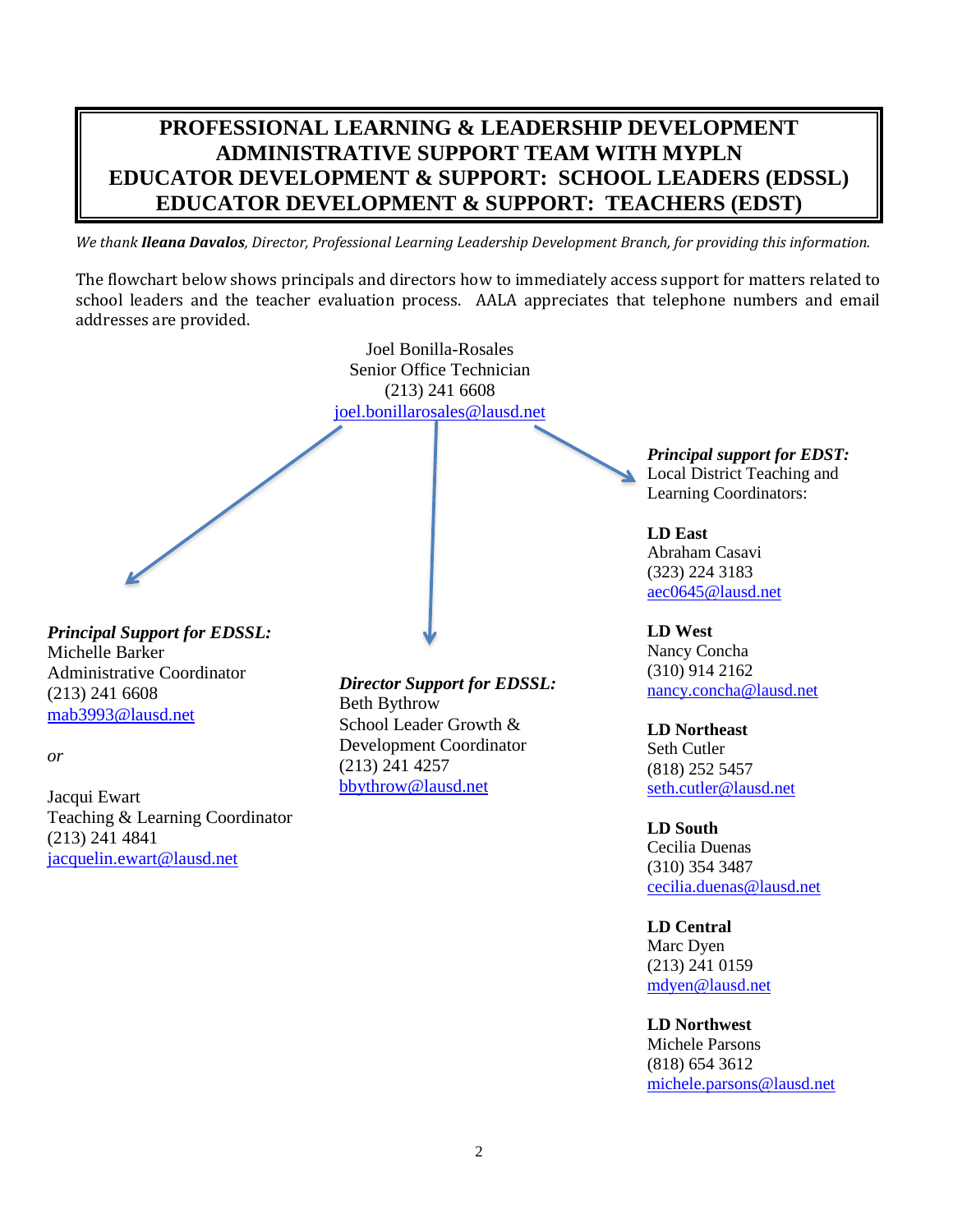### **HEALTH BENEFITS FAQ:** *BACK TO SCHOOL – SOME TIPS FOR REDUCING WORKPLACE INJURIES*

Beginning a new school year is an extremely busy time involving a host of activities. This FAQ is just a reminder of key safety tips in the workplace that affect you and your staff.

### **What is the best way to lift heavy objects such as file boxes, boxed books and stored materials?**

Lifting heavy boxes can result in back injury or other accidents. First, assess whether you can lift the load or whether you need another person's help. It is best to underestimate your own strength. Whenever possible, consider pushing, pulling, sliding or using a dolly or hand truck, instead of lifting or carrying. If you must lift a box, remember to bend your knees and squat to lift a box on the floor. See illustration below.



### **Several staff members who work at desks are plagued with back problems and carpal tunnel syndrome. What are some ways to avoid these problems?**

Employees who sit at the computer for long periods of time should be reminded to:

- Take frequent rest breaks and gently stretch and bend hands and wrists periodically.
- Keep wrists straight and neutral; make mouse movements from the elbow, not the wrist joint.
- Keep keyboard height at elbow level or slightly lower.
- Maintain good posture by being aware when shoulders roll forward and if you are craning your neck.
- Adjust chair height so that feet are squarely on the floor.
- Alternate work activities so you are not in the same position for prolonged periods of time.

#### **What about eyestrain from the computer screen?**

According to the National Eye Institute, computer users can reduce eye strain by using the 20-20-20 rule: look away from the computer every 20 minutes and look at least 20 feet away for 20 seconds.

#### **Where can I learn more about proper office ergonomics?**

Several websites offer good information and diagrams on workstation ergonomics, proper sitting position for deskwork, and even exercises to reduce stress. See the Mayo Clinic's guide on [office](http://www.mayoclinic.org/healthy-lifestyle/adult-health/in-depth/office-ergonomics/art-20046169) [ergonomics](http://www.mayoclinic.org/healthy-lifestyle/adult-health/in-depth/office-ergonomics/art-20046169) and/or OSHA at: [https://www.osha.gov/SLTC/etools/computerworkstations/positions.html.](https://www.osha.gov/SLTC/etools/computerworkstations/positions.html)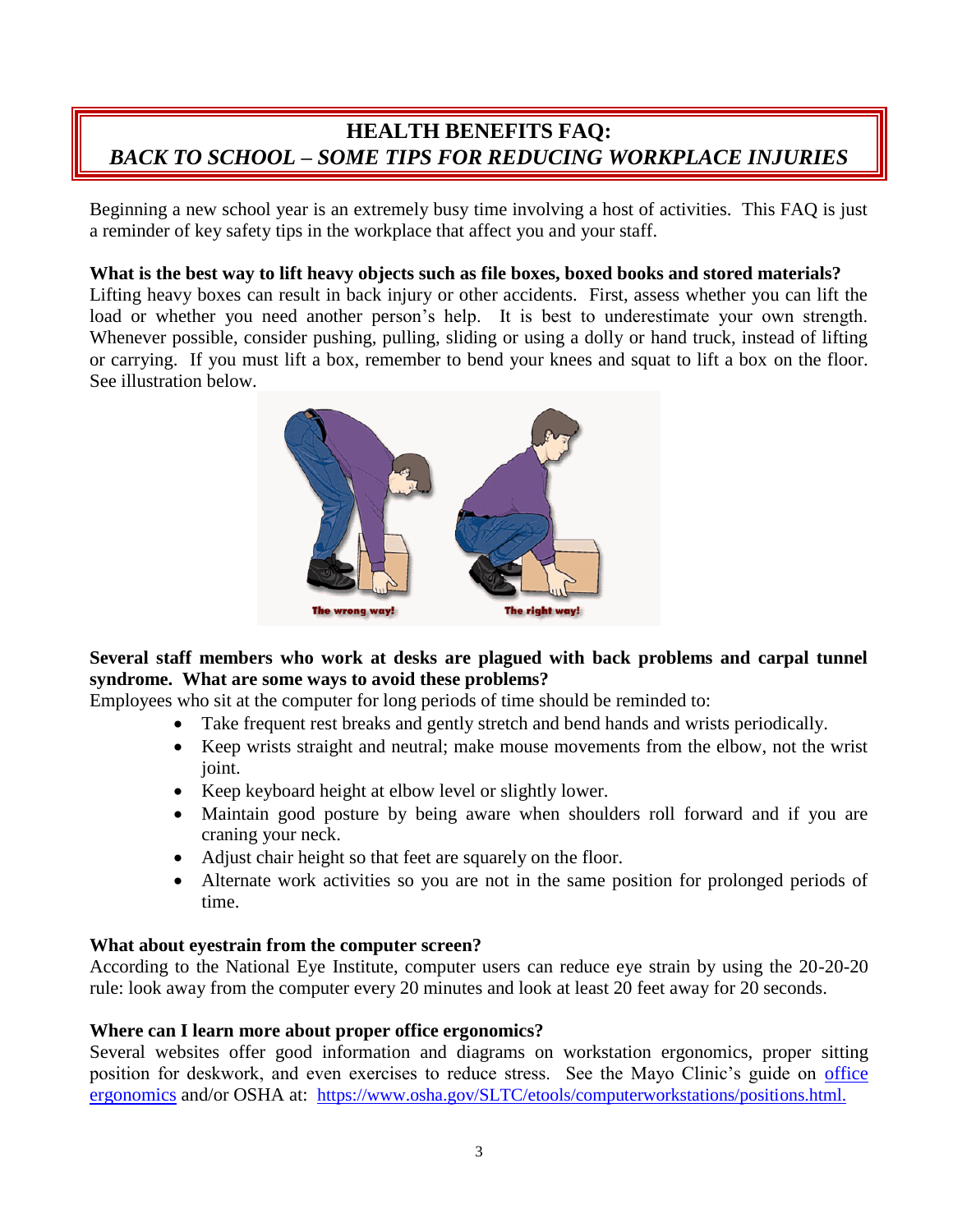### *Legal Brief*

### **ENROLLMENT FAQS**

#### **Does a child have a legal right to enroll and attend a public school?**

Yes, a child has a right to enroll and attend a public school. This entitlement also applies to children who are undocumented. Generally, children between the ages of six and eighteen must attend school full time, unless an exception applies. For example:

- Students between the ages of sixteen and eighteen who are enrolled at a continuation or independent school may attend fewer hours of instruction than a full-time school;
- Students with work permits can attend part time with certain restrictions;
- Students who are homeschooled:
- Students will be admitted to kindergarten if they have their fifth birthday on or before September 1 of the school year.
- Students whose fifth birthdays occur between September 2 and December 2 may attend transitional kindergarten and a recently implemented expansion plan will make it available to low-income four-yearolds who turn 5 between December 2 and March 31.

#### **Does a student have a right to attend a public school in the district in which the parents reside?**

Yes, a student has a right to attend a public school in the district in which the parents reside. In our district, we have enrollment boundary zones (e.g., three-mile radius surrounding the school) to determine the student's resident school. In addition, if the parents live apart and share custody and control, generally the choice of the school is at the parents' discretion, unless otherwise noted by a court order.

**Can a parent's utility service bill (e.g., gas, water, electric) serve as verification of residence?** Yes, a parent may offer documentation that reasonably verifies that his/her residence is located within school boundaries. All documents must be current and identify the parent, guardian or adult caregiver as the resident. The following are examples of acceptable documentation: 1) utility bills; 2) property taxes; 3) rental or lease agreements; and 4) official government mail (e.g., CalWorks, Social Security).

**If a parent does not have any documentation to verify residence, is he/she simply out of luck?** No, in the event a parent, guardian or caregiver does not possess documentary proof of residency, he/she is allowed to submit a verification affidavit in lieu of documentation to verify residence. (See Affidavit in BUL-4926.2)

#### **Regardless of a parent's residence, can a parent request that his/her child be transferred to a different school?**

Yes, a parent can request a transfer to another school within and outside that district. A parent should inquire within the district's permits office because transfer options vary. The following are examples: 1) intradistrict permit transfer; 2) district open-enrollment transfer; 3) public school choice transfer; 4) caregiver adult, licensed foster, group home or homeless student transfer; and 5) interdistrict permit transfer.

*Legal Authority: Cal. Const., Art. IX, section 5; Education Code sections 35160 et seq., 46600 et seq., 48000-48232, 48350-48438, and 51745 et seq; Government Code section 244. This Legal Brief is written by Robert Cuen and is for information only, and does not constitute legal advice. Please contact the Office of the General Counsel to determine how this information may apply to your school's specific facts and/or circumstances.*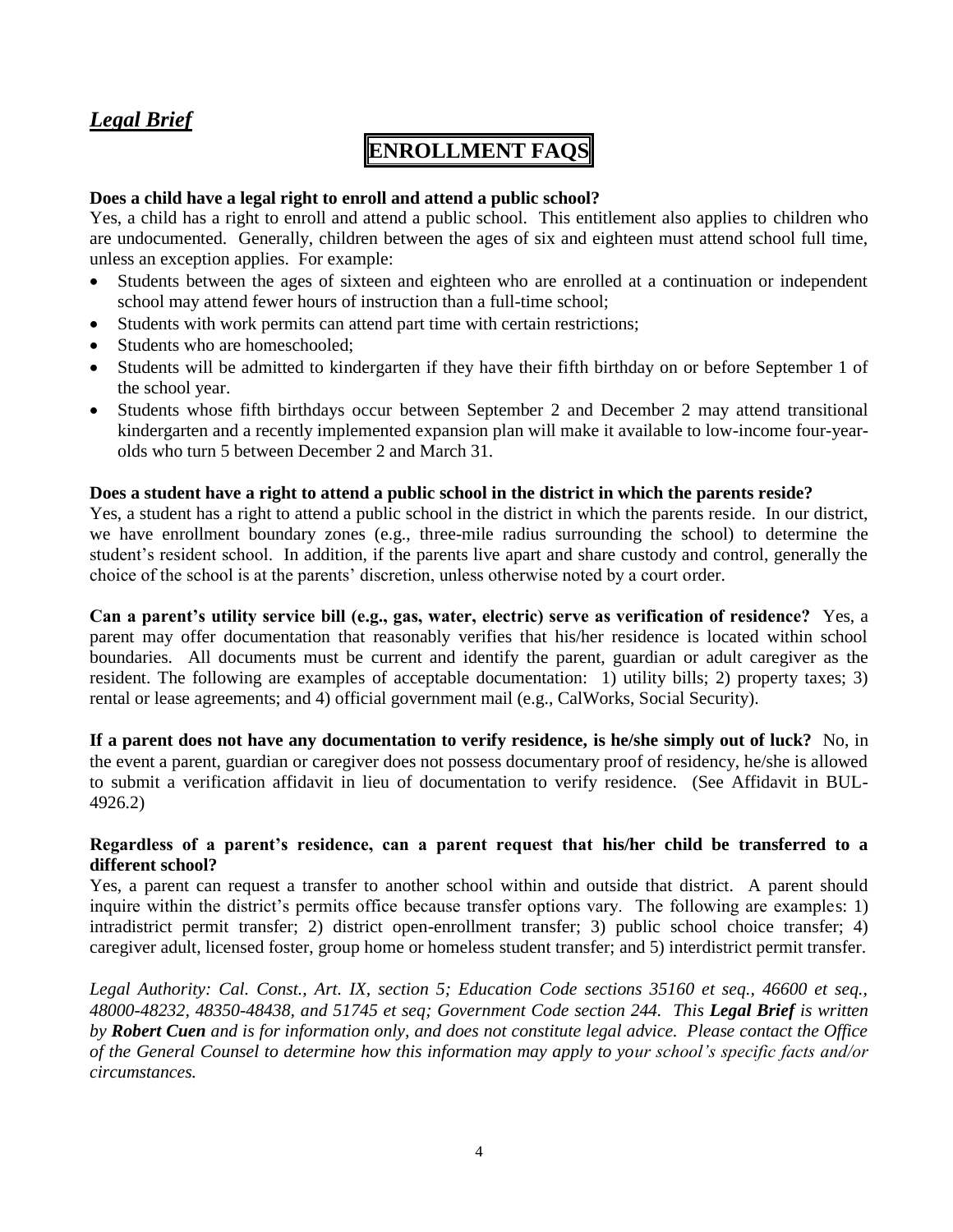## **RETROACTIVE SALARY PAYMENTS**

On October 5, certificated AALA employees will receive their retroactive adjustments for the most recent agreement ratified by the Board on June 9, 2015. Classified members (Unit J) will see their adjustments on September 30, 2015. Per the agreements, these checks will reflect –

- □ a reversal of the one-time payment for 13-14
- $\Box$  a 2% additional on-schedule raise effective July 1, 2014 (on top of the 2% already received)
- □ a 2% on-schedule raise effective January 1, 2015

#### **the 2% on-schedule pay raise effective July 1, 2015, is already reflected in the warrants of the AALA membership.**

Questions regarding the retroactive salary payments may be referred to **Luis Buendia**, Controller, at 213.241.7889 or email [luis.buendia@lausd.net.](mailto:luis.buendia@lausd.net)

### **MORE INFORMATION ON SB 277**

The new immunization law, Senate Bill (SB) 277, does not prohibit a student who qualifies for an individualized education plan (IEP) from accessing any special education and related services required by his/her IEP. As mentioned in last week's *Update*, a child who has an IEP, as required under the federal Individuals with Disabilities Education Act, will be allowed to obtain special education services regardless of whether the child is vaccinated or not.

The Division of Student Health and Human Services is preparing a memo for administrators, medical staff and nursing staff to provide guidance regarding enrollment and immunization procedures and we have been consulting with the Office of General Counsel regarding exemptions. Student Medical Services and District Nursing Services are also planning an in-depth training later this fall in preparation for the changes required by SB 277.

Again, schools should continue to enroll students following current policies and procedures until January 1, 2016. After January 1, 2016, schools should keep track of all exemptions as most of these students need to provide immunization documentation to be enrolled as of July 1, 2016.

Questions regarding the new immunization law may be referred to **Dr. Debra Duardo**, Executive Director, at 213.241.3840 or email [debra.duardo@lausd.net.](mailto:debra.duardo@lausd.net)

### **REMINDER TO CERTIFY DAILY DRINKING WATER FLUSHING**

Please be reminded that all drinking water fixtures and fountains that may be used for consumption of water or used for food preparation shall be flushed for a minimum of 30 seconds prior to the first use of the day as outlined [REF-3930.4, Daily Flushing Requirements for Drinking Fountains and Faucets.](http://notebook.lausd.net/pls/ptl/ptl_apps.nbk_doc_info.docinfo?p_doc_id=1290016)

By the 15<sup>th</sup> of each month, principals must certify electronically that all applicable fixtures have been flushed and the log for the previous month has been completed. A copy of the log is provided in the Office of Environment Health and Services Reference *Guide 3930.5.* To certify, principals may log onto *Inside LAUSD* and follow the link for "Drinking Water Flushing Certification," located under the "Resources & Applications" heading on the right side of the page. This is required of all schools.

If you have any questions regarding the flushing requirements, please contact the Office of Environmental Health and Safety at 213.241.3199 or [www.lausd-oehs.org.](http://www.lausd-oehs.org/)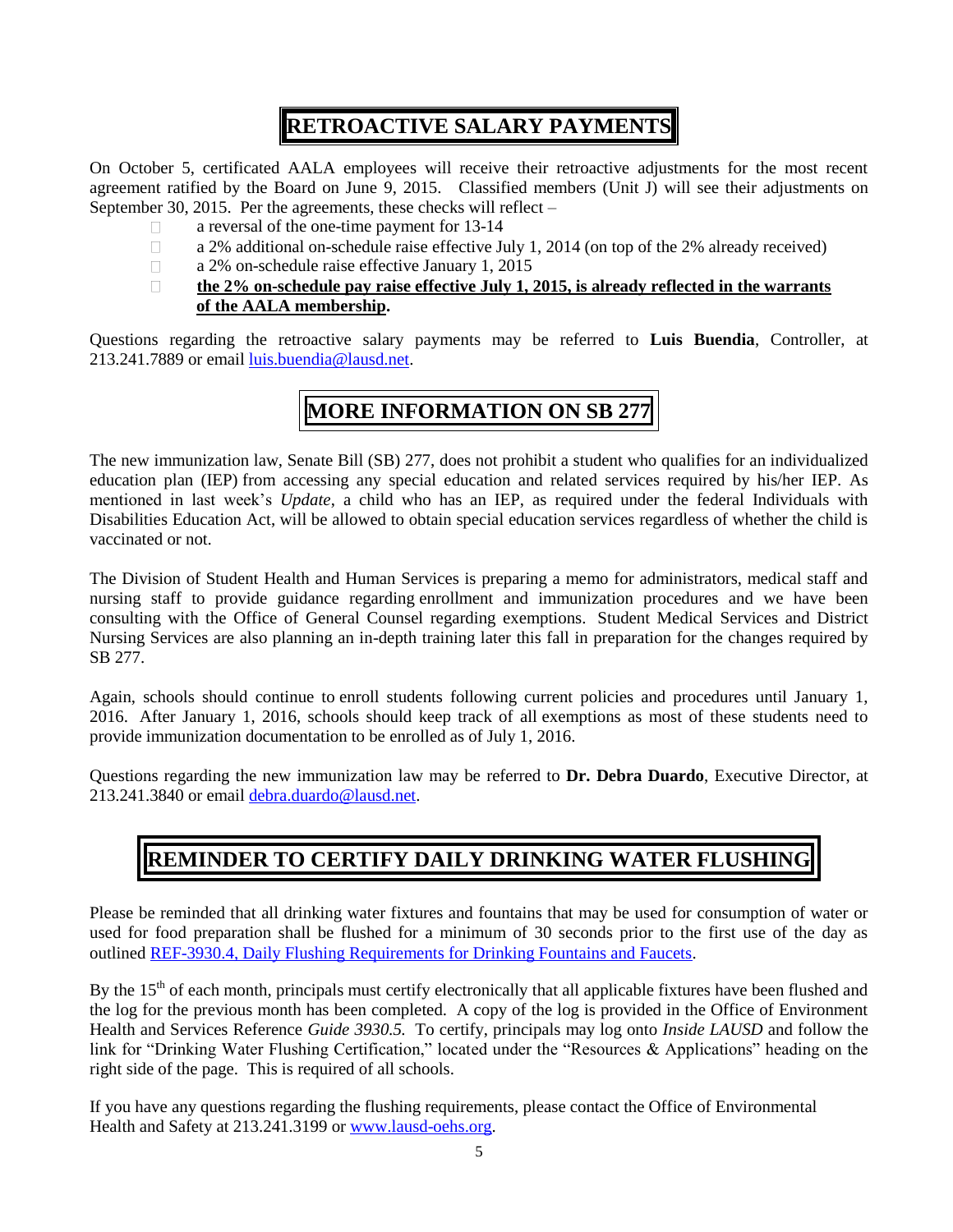## **CONGRATULATIONS, MARSHA OH-BILODEAU!**

**Marsha Oh-Bilodeau,** longtime AALA Executive Board member, retired at the beginning of August 2015, after 37 years of service to LAUSD. Most recently, she was the coordinator of the Peer Assistance and Review (PAR) Program, overseeing the well-known LAUSD teacher support program. Marsha represented the AALA Supervisory Department as a Director (2006-2009) and Vice President (2009-2015), consistently advocating on behalf of her colleagues. In 2011, she organized a committee of supervisory administrators to reestablish the Organization of Management Administrators (OMA). They revised the group's original bylaws and made sure meetings were held regularly. Marsha was an active member of the AALA certificated bargaining team for many years and contributed to numerous AALA collective bargaining agreements with the District. We congratulate her on her recent retirement and wish her the very best!

# **KIDS COUNT**

The annual report, *Kids Count*, issued by the Annie E. Casey Foundation, assesses child well-being nationally and across the states, including the District of Columbia and Puerto Rico. It uses 16 indicators to rank the overall health and wellness of children in four domains: economic well-being, education, health and family and community. The 2014 report was published last month and shows that the three highest ranked states for children are Massachusetts, Vermont and Iowa; the lowest are Nevada, New Mexico and Mississippi. The report is quite comprehensive and provides valuable insight and perspectives on the longterm trends affecting child well-being. It is the Foundation's hope that national and state social and public service leaders will use the data to focus policymakers on issues facing children. In the twenty-five years since the first publication of *Kids Count*, there have been many positive trends in child well-being: advances in medicine and public health have greatly reduced child mortality rates and improved child health; children of all races and income levels have made steady progress in educational achievement; although the U.S. still incarcerates more youth than any other countries, that rate has decreased by 45 percent and juvenile crime has declined; the percentage of 3- and 4-year-olds attending preschool has increased from 38 percent to 51 percent; high school graduation rates have increased; and teen birth rates have dropped dramatically.

Since 1990, the demographics of the country's child population have dramatically changed. The percentage of white children declined from 69 percent to 53 percent, while the percentage of Latino children doubled, from 12 to 24 percent. There are more children of color being born and by 2018 they will represent the majority of children in the country. It is projected that by the middle of this century, no single ethnic group will comprise a majority of the population. Texas, North Carolina and Georgia experienced some of the largest proportional gains in their child populations as did Nevada, Utah and Colorado.

Disturbing trends include the increase in the percentage of children living in poverty−more than one in eight now lives in a neighborhood where poverty is 30 percent or higher; childhood obesity has skyrocketed; schools are becoming increasingly segregated by socioeconomic status, which, unfortunately, manifests itself in poorer funding and overcrowding; and one-third of all children live in families where no parent had full-time employment. The income gap is continuing to expand and more children are growing up without the advantages that middle-class families take for granted.

A future *Update* article will spotlight the status of children in California, which, unfortunately, ranks 40<sup>th</sup> out of all the states in the well-being of its children. To access the entire *2014 Kids Count Data Book*, visit: [www.aecf.org.](http://www.aecf.org/)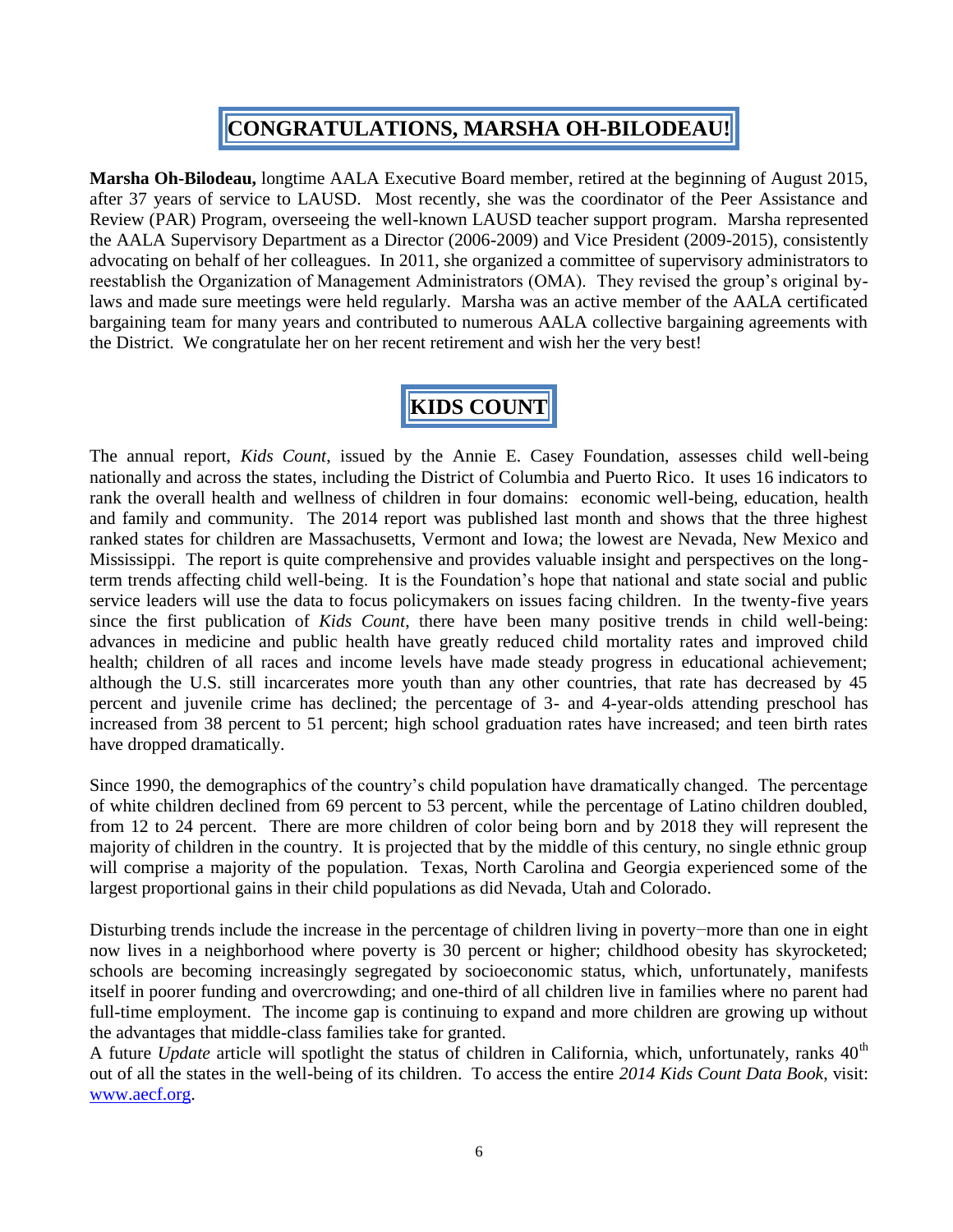### **A s s o c i a t e d A d m i n i s t r a t o r s o f L o s A n g e l e s**

**IN MEMORIAM**

**CONSTANCE RUPERT**−Former assistant principal of Fleming and Curtiss middle schools and Westchester Enriched Science, Locke and South Gate high schools. Ms. Rupert retired from the District on February 19, 2003, and passed away on July 27, 2015. Her memorial service will be held on Saturday, August 15, 2015, at 2:00 p.m. at Riviera United Methodist Church, 375 Palos Verdes Boulevard, Redondo Beach, CA 90277.

## **TEAMHEAL**

The 13th Annual Team HEAL *Afternoon of Jazz Scholarship Event* will be held on August 29, 2015, from  $1:00 - 6:00$  p.m. For information email: [teamheal@thetoddgroup.net.](mailto:teamheal@thetoddgroup.net)

The mission of Team HEAL (**H**elping **E**nrich **A**thletes' **L**ives) is to bring comprehensive injury prevention, medical care, athletic training, healthcare awareness, mentoring and academic support to high school student athletes in underserved Los Angeles communities. Scholarships will be awarded to Scholar-Athletes from Banning, Carson, Crenshaw, Dorsey and Westchester high schools.

### **RETIRE THE DEBT BRUNCH**

Please Join Educators in support of **Scott Schmerelson**, Board Member, District 3, for a *"Retire the Debt Brunch*," to be held at the home of **Charlotte Lerchenmuller** on Sunday, August 23, 2015, from 1:00 – 4:00 p.m. Click [HERE](http://www.aala.us/docs/2015/08/Lerchenmuller-Aug-23-Invitation-00000003.pdf) for the information flyer.

| <b>EVENT</b>                               | <b>DATE</b>              | <b>CONTACT</b>                           |
|--------------------------------------------|--------------------------|------------------------------------------|
| <b>Superintendent's Annual Meeting at</b>  | August 11, 2015          | Lisa Lopez, 213.484.7000                 |
| Garfield High School                       | $7:30$ a.m.              |                                          |
| <b>Administrative Interest Groups</b>      | August 13, 2015          | Gema Pivaral, 213.484.2226               |
| <b>Breakfast Meeting at AALA Office</b>    | $7:30$ a.m.              |                                          |
| <b>CalPERS Benefits Education Event at</b> | August $14 - 15$ , 2015  | <b>CalPERS Benefits Education Events</b> |
| <b>Hyatt Regency in Garden Grove</b>       | $8:30$ a.m. $-4:00$ p.m. |                                          |
| <b>Pupil Free Day</b>                      | August 17, 2015          |                                          |
| <b>First Day of Instruction</b>            | August 18, 2015          |                                          |
| <b>Admissions Day Observed</b>             | September 4, 2015        |                                          |
| <b>Labor Day</b>                           | September 7, 2015        |                                          |
| <b>Unassigned Day</b>                      | September 14, 2015       |                                          |
| <b>Unassigned Day</b>                      | September 23, 2015       |                                          |

**CALENDAR**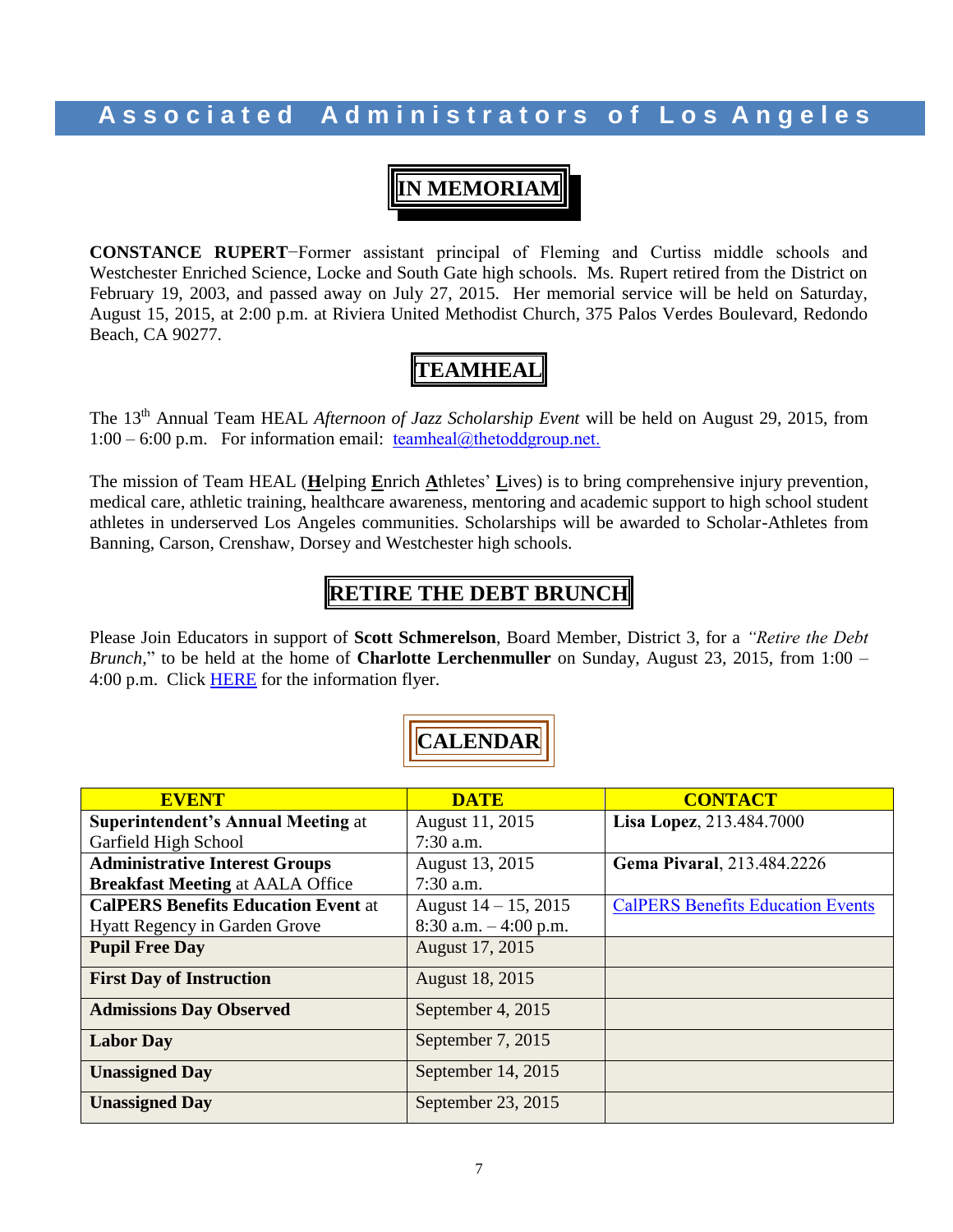# **UCLA DOCTORATE OF EDUCATION (ED.D.) IN EDUCATIONAL LEADERSHIP**

UCLA is accepting applications for our Fall 2016 Ed.D. leadership cohort. We seek educators committed to improving practice and equity across the K-16 continuum; those who guide their work by principles of individual responsibility, an ethic of excellence, and a commitment to the communities they serve.

Each cohort in the UCLA Educational Leadership Program (ELP) embarks on a practitioner-oriented three-year experience in a supportive environment with outstanding faculty and expert educational practitioners. Established in 1993, UCLA's small, student-focused Ed.D. Program prepares educators to advance educational organizations and improve educational outcomes for children, youth, and adults.

*Come join us and learn how you can make a difference.* **"Lunch with ELP Alumni" Information Session dates for fall and summer are: 8/29, 9/12, 9/26, 10/17, 10/31, 11/7**, and **11/21.** Space is limited. Please sign up by visiting: [http://gseis.ucla.edu/education/academic-programs/educational](http://gseis.ucla.edu/education/academic-programs/educational-leadership-program/elp-information-sessions/)[leadership-program/elp-information-sessions/.](http://gseis.ucla.edu/education/academic-programs/educational-leadership-program/elp-information-sessions/)

Or for further information email [eddinfo@gseis.ucla.edu,](mailto:eddinfo@gseis.ucla.edu) call 310.206.1673 or visit: <http://gseis.ucla.edu/education/academic-program/educational-leadership-program/>

**Application deadline: February 1, 2016**

## **POSITIONS AVAILABLE**



*Note to Applicants: Please be advised that you are responsible for making sure all the District requirements have been met. Do not contact AALA for information regarding positions; for detailed requirements for positions and employment updates use the contact phone number provided in the announcement or visit the District website at*  [http://www.lausdjobs.org](http://www.lausdjobs.org/) *(classified) or* <http://achieve.lausd.net/Page/1125> *(certificated).* 

*Employees who change basis during the school year may not earn a full year of service credit and annualized employees who change their basis during the year may sustain an annualized settlement.*

### **CERTIFICATED, SCHOOL-BASED**

### *PRINCIPAL, ELEMENTARY*

**Mid-City Prescott, School of Enriched Sciences Magnet, Local District West, MST 40G, E Basis.**  For more information and application procedures, please click on [School-Based](http://achieve.lausd.net/Page/3505) Vacancie[s](http://achieve.lausd.net/Page/3505) or contact **Sal Rodriguez**, Director, at 310.914.2100. Application deadline is 5:00 p.m., Wednesday, August 19, 2015.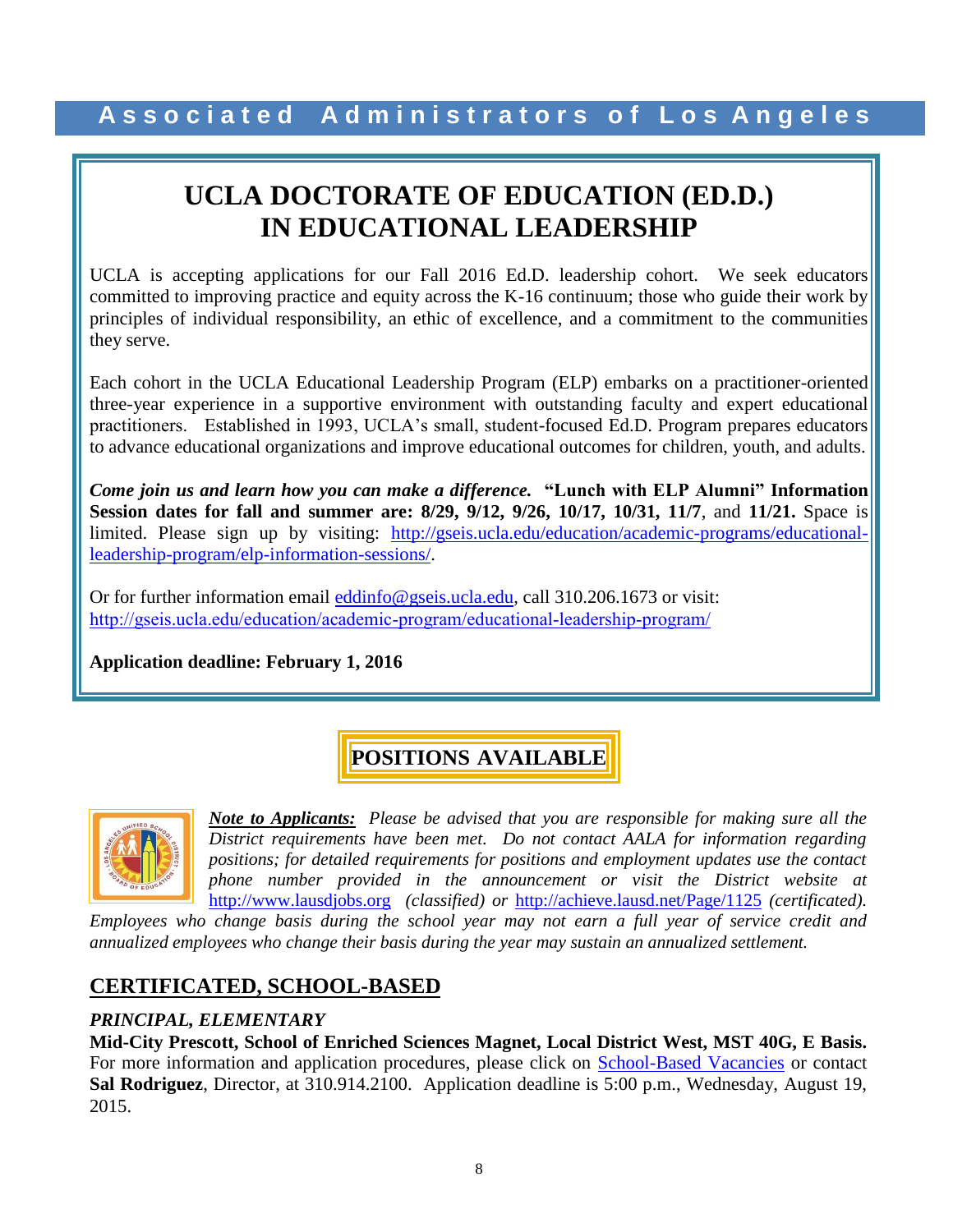### **A s s o c i a t e d A d m i n i s t r a t o r s o f L o s A n g e l e s**

### *CERTIFICATED, SCHOOL-BASED (Cont.)*

### *PRINCIPAL, SECONDARY*

**Paul Revere Charter Middle School, Local District West, MST 46G, E Basis.** For more information and application procedures, please click on [School-Based](http://achieve.lausd.net/Page/3505) Vacancie[s](http://achieve.lausd.net/Page/3505) or contact **Fern omoza**, Interim Principal, at 310.917.4848.Application deadline is 5:00 p.m., Thursday, August 20, 2015.

#### *PRINCIPAL, EARLY EDUCATION CENTERS*

**Christa McAuliffe and Miles Avenue, Early Childhood Education Division, MST 38G, A Basis.**  For more information and application procedures, please click on [School-Based](http://achieve.lausd.net/Page/3505) Vacancie[s](http://achieve.lausd.net/Page/3505) or contact **Dean Tagawa**, Administrator, at 213.241.0415. Application deadline is 5:00 p.m., Friday, August 14, 2015.

#### *ASSISTANT PRINCIPAL, SECONDARY COUNSELING SERVICES*

**Los Angeles Center for Enriched Studies, Local District West, MST 40G, B Basis.** For more information and application procedures, please click on [School-Based](http://achieve.lausd.net/Page/3505) Vacancie[s](http://achieve.lausd.net/Page/3505) or contact **Jaime Morales**, Director, at 310.914.2100. Application deadline is 5:00 p.m., Friday, August 14, 2015.

#### *ASSISTANT PRINCIPAL, ELEMENTARY*

**Huntington Park Elementary School, Local District East, MST 37G, B Basis.** For more information and application procedures, please click on [School-Based](http://achieve.lausd.net/Page/3505) Vacancie[s](http://achieve.lausd.net/Page/3505) or contact **Ruben Valles**, Director, at 323.224.3100. Application deadline is 5:00 p.m., Tuesday, August 18, 2015.

**Sherman Oaks Elementary Charter School, Local District Northeast, MST 38G, B Basis.** For more information and application procedures, please click on [School-Based](http://achieve.lausd.net/Page/3505) Vacancie[s](http://achieve.lausd.net/Page/3505) or contact **Maria Nichols**, Director, at 818.252.5432. Application deadline is 5:00 p.m., Wednesday, August 19, 2015.

### **CERTIFICATED, NON-SCHOOL-BASED**

#### *COORDINATOR, CENTRAL K-12 COUNSELING*

**Division of Instruction, MST, 42G, Temporary Adviser, A Basis.** For more information and application procedures, please click on [Non-School-Based](http://achieve.lausd.net/Page/3501) Vacancies or contact **Sally Vandenburg**, at [sally.vandenburg@lausd.net.](mailto:sally.vandenburg@lausd.net) Application deadline is 5:00 p.m., Thursday, August 20, 2015.

#### *SPECIALIST, MEDI-CAL COMPLIANCE, RELATED SERVICES PROGRAM*

**Division of Special Education, MST 38G, Temporary Adviser, E Basis.** For more information and application procedures, please click on [Non-School-Based](http://achieve.lausd.net/Page/3501) Vacancies or contact **Lisa Jordan**, Administrative Coordinator, at 213.241.6200. Application deadline is **12:00 p.m.,** Thursday, August 20, 2015.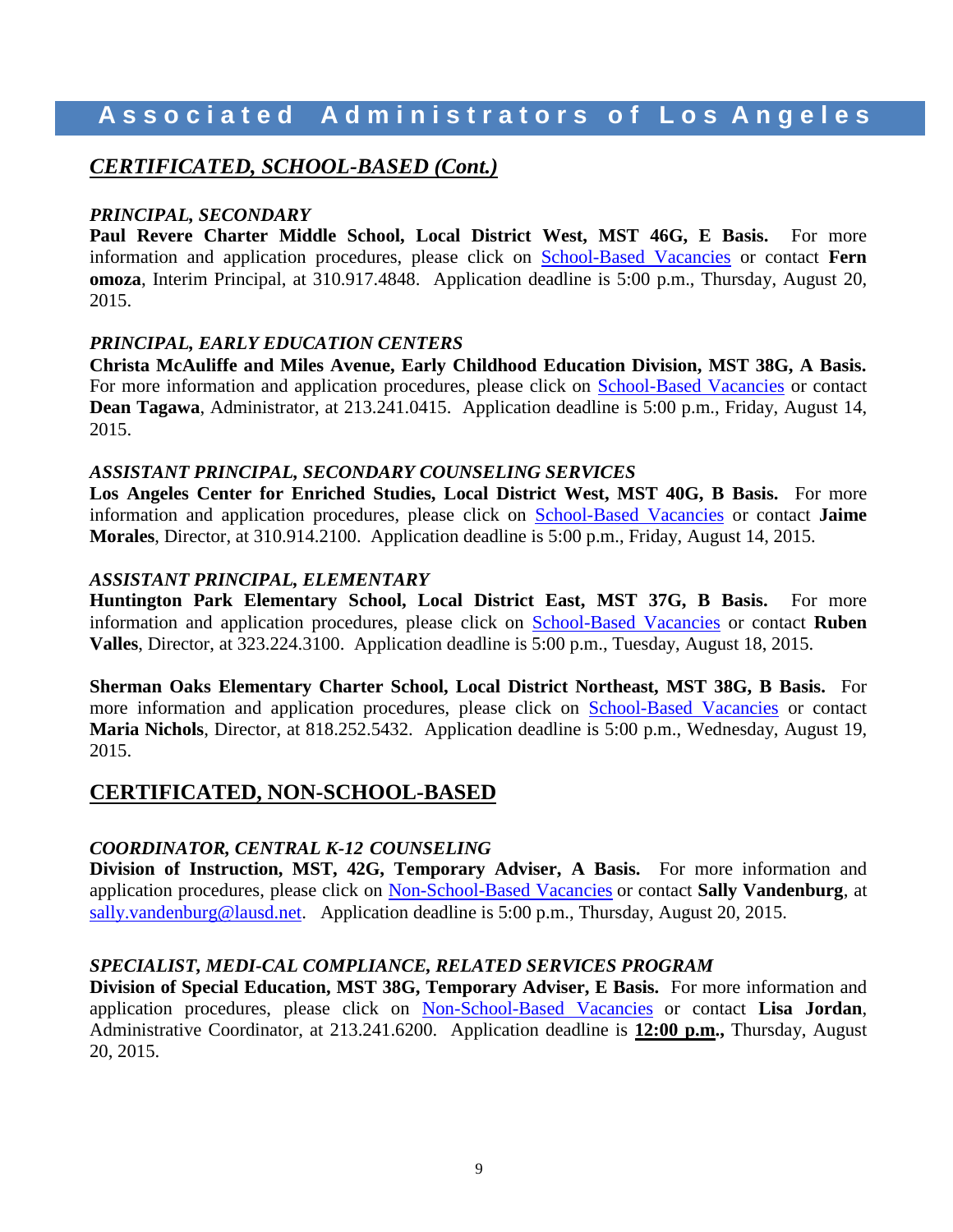# **A s s o c i a t e d A d m i n i s t r a t o r s o f L o s A n g e l e s**

### **PREVIOUSLY ANNOUNCED POSITIONS**

| <b>CERTIFICATED POSITIONS</b>                | <b>LOCATION</b>                          | <b>CONTACT</b>                         | <b>DEADLINE</b> |
|----------------------------------------------|------------------------------------------|----------------------------------------|-----------------|
| <b>ASSISTANT PRINCIPAL,</b>                  | San Pedro HS, Local                      | Terry Ball, Director,                  | 5:00 p.m.       |
| <b>SECONDARY</b>                             | <b>District South</b>                    | 310.354.3400                           | Friday          |
| MST 41G, B Basis                             |                                          |                                        | August 7, 2015  |
| <b>ASSISTANT PRINCIPAL,</b>                  | Garfield HS,                             | <b>Arturo Valdez</b> , Director,       | 5:00 p.m.       |
| <b>SECONDARY</b>                             | <b>Local District East</b>               | 323.224.3100.                          | Friday          |
| MST 41G, B Basis                             |                                          |                                        | August 7, 2015  |
| <b>ASSISTANT PRINCIPAL,</b>                  | Markham MS,                              | <b>Margery Weller,</b>                 | 5:00 p.m.       |
| <b>SECONDARY</b>                             | Partnership L.A.                         | 213.201.2000, ext. 248 or              | Friday          |
| MST 40G, B Basis                             |                                          | margery.weller@partnersh               | August 7, 2015  |
|                                              |                                          | ipla.org                               |                 |
| ASSISTANT PRINCIPAL,                         | Porter MS, Local                         | Joseph Nacorda,                        | 5:00 p.m.       |
| <b>SECONDARY COUNSELING</b>                  | <b>District Northwest</b>                | Director, 818.654.3600                 | Friday          |
| <b>SERVICES</b>                              |                                          |                                        | August 7, 2015  |
| MST 40G, B Basis<br>PRINCIPAL EARLY          | <b>Gledhill Street and</b>               |                                        |                 |
|                                              |                                          | Dean Tagawa,<br>Administrator of Early | 5:00 p.m.       |
| <b>EDUCATION CENTERS</b><br>MST 38G, A BASIS | Noble Avenue, ECE<br>Division            | Education, 213.241.0415                | Friday          |
|                                              |                                          |                                        | August 7, 2015  |
| PRINCIPAL, EARLY                             | Brooklyn Avenue and                      | Dean Tagawa,                           | 5:00 p.m.       |
| <b>EDUCATION CENTERS</b>                     | Evergreen Avenue<br>and Roosevelt Infant | Administrator of Early                 | Friday          |
| MST 38G, A Basis                             | Center, ECE Division                     | Education, 213.241.0415                | August 7, 2015  |
| PRINCIPAL, ELEMENTARY                        | Trinity Street ES,                       | Maria S. Martinez,                     | 5:00 p.m.       |
| MST 41G, E Basis                             | <b>Local District Central</b>            | Director, 213.241.0118                 | Friday          |
|                                              |                                          |                                        | August 7, 2015  |
| COORDINATOR, AVID EXCEL/                     | <b>Advanced Learning</b>                 | Marie Danila,                          | 5:00 p.m.       |
| <b>PRE-AP PROGRAMS</b>                       | Options, OCISS                           | marie.danila@lausd.net                 | Friday          |
| MST 41G, E Basis                             |                                          |                                        | August 7, 2015  |
| SPECIALIST, PSYCHOLOGICAL                    | Gifted and Talented                      | Marie Danila,                          | 5:00 p.m.       |
| <b>SERVICES</b>                              | Programs, OCISS                          | marie.danila@lausd.net                 | Friday          |
| MST 38G, E Basis                             |                                          |                                        | August 7, 2015  |
| <b>COORDINATOR</b>                           | Gifted and Talented                      | Marie Danila,                          | 5:00 p.m.       |
| MST 41G, E Basis, 2 positions                | Programs, OCISS                          | marie.danila@lausd.net                 | Friday          |
|                                              |                                          |                                        | August 7, 2015  |
| SPECIALIST, K-12 ARTS                        | <b>Arts Education</b>                    | Dr. Steven J. McCarthy,                | $5:00$ p.m.     |
| MST 38G, E Basis, 3 positions                | Branch, OCISS                            | Coordinator,                           | Monday          |
|                                              |                                          | 213.241.5226                           | August 10, 2015 |
| COORDINATOR, WORLD                           | Multilingual and                         | Hilda Maldonado,                       | <b>EXTENDED</b> |
| LANGUAGES AND CULTURES                       | Multicultural                            | hilda.maldonado@lausd.net              | $5:00$ p.m.     |
| MST 41G, E Basis                             | Education                                |                                        | Monday          |
|                                              | Department, OCISS                        |                                        | August 10, 2015 |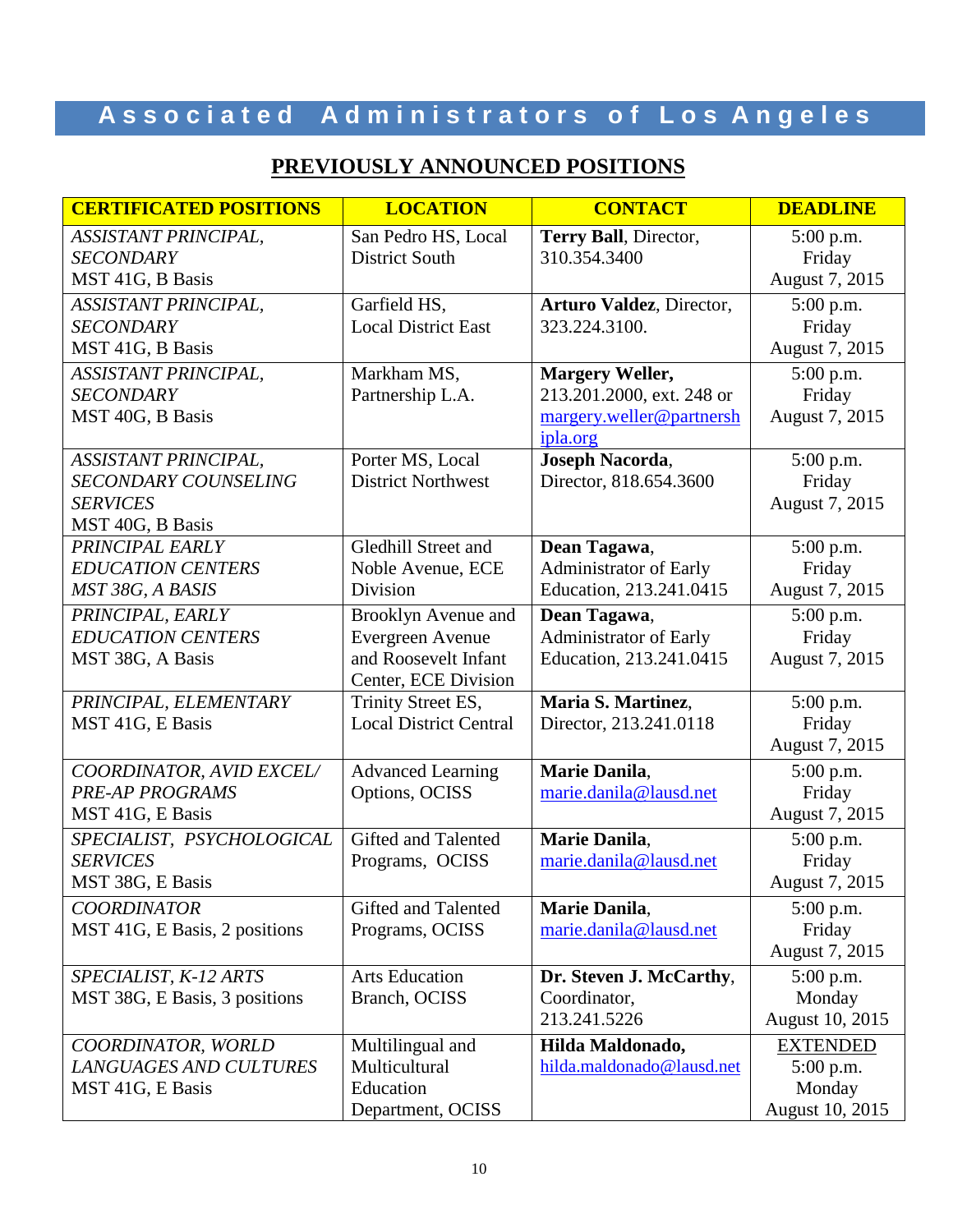# Associated Administrators of Los Angeles

| <b>CERTIFICATED POSITIONS</b>                                                                  | <b>LOCATION</b>                                                                               | <b>CONTACT</b>                                                | <b>DEADLINE</b>                                              |
|------------------------------------------------------------------------------------------------|-----------------------------------------------------------------------------------------------|---------------------------------------------------------------|--------------------------------------------------------------|
| ASSISTANT PRINCIPAL,<br><b>ELEMENTARY</b><br>MST 38G, B Basis                                  | Budlong Avenue ES,<br><b>Local District West</b>                                              | Karen Long, Director,<br>310.914.2100                         | 5:00 p.m.<br>Tuesday<br>August 11, 2015                      |
| ASSISTANT PRINCIPAL,<br><b>ELEMENTARY</b><br>MST 38G, B Basis                                  | Eastman ES and<br>Humphreys ES, Local<br><b>District East</b>                                 | Frances Baez, Director,<br>323.224.3100                       | 5:00 p.m.<br>Tuesday<br>August 11, 2015                      |
| <b>ASSISTANT PRINCIPAL,</b><br><b>SECONDARY</b><br>MS 39G, B Basis                             | Mark Twain MS and<br><b>World Languages</b><br>Magnet, Local District<br>West                 | Felipe Velez, Director,<br>310.914.2100                       | 5:00 p.m.<br>Wednesday<br>August 12, 2015                    |
| PRINCIPAL, ELEMENTARY<br>MST 42G, E Basis                                                      | Serrania Avenue<br><b>Charter for Enriched</b><br><b>Studies, Local District</b><br>Northwest | Yolanda Guerra,<br>Director, 818.654.3600                     | 5:00 p.m.<br>Thursday<br>August 13, 2015                     |
| ASSISTANT PRINCIPAL,<br><b>SECONDARY COUNSELING</b><br><b>SERVICES</b><br>MST 38G, B Basis     | <b>Youth Opportunities</b><br><b>Unlimited Alternative</b><br>HS, Local District<br>South     | Linda Kay, Director,<br>310.354.3400                          | 5:00 p.m.<br>Friday<br>August 14, 2015                       |
| SPECIALIST, SPEECH AND<br><b>LANGUAGE PROGRAM</b><br>MST 38G, E Basis, 3 positions             | <b>Related Services</b><br>Department, Division<br>of Special Education                       | Lisa Jordan, Coordinator,<br>213.241.6200                     | 5:00 p.m.<br>Monday<br>August 17, 2015                       |
| COORDINATOR, MAGNET<br><b>PROGRAM</b><br>MST 42G, E Basis                                      | Student Integration<br><b>Services</b>                                                        | <b>Almarie Polk,</b><br>almarie.polk@lausd.net                | <b>EXTENDED</b><br>$5:00$ p.m.<br>Tuesday<br>August 18, 2015 |
| <b>SPECIALIST</b><br>MST 38G, E Basis                                                          | Medi-Cal<br>Reimbursement and<br>Compliance<br>Programs, SHHS                                 | Andrea Coleman,<br>213.241.0615                               | 5:00 p.m.<br>Monday<br>August 24, 2015                       |
| COORDINATOR, SPEECH AND<br><b>LANGUAGE</b><br>MST 42G, A Basis                                 | <b>Related Services</b><br>Department, Division<br>of Special Education                       | <b>Deborah Rubenacker,</b><br>Director, 213.241.6200          | 5:00 p.m.<br>Wednesday<br>September 2, 2015                  |
| <b>CLASSIFIED POSITIONS</b>                                                                    | <b>LOCATION</b>                                                                               | <b>CONTACT</b>                                                | <b>DEADLINE</b>                                              |
| <b>FACILITIES DEVELOPMENT</b><br><b>MANAGER</b><br>\$105,000 - \$130,800, 12-month<br>position | <b>Facilities Services</b><br>Division                                                        | Please click HERE                                             | Friday<br>August 7, 2015                                     |
| <b>WAN SPECIALIST II</b><br>\$66,300 - \$95,100, 12-month<br>position                          | Information<br><b>Technology Division</b>                                                     | <b>Henry Vuong,</b><br>henry.vuong@lausd.net or<br>click HERE | Saturday<br>August 15, 2015                                  |